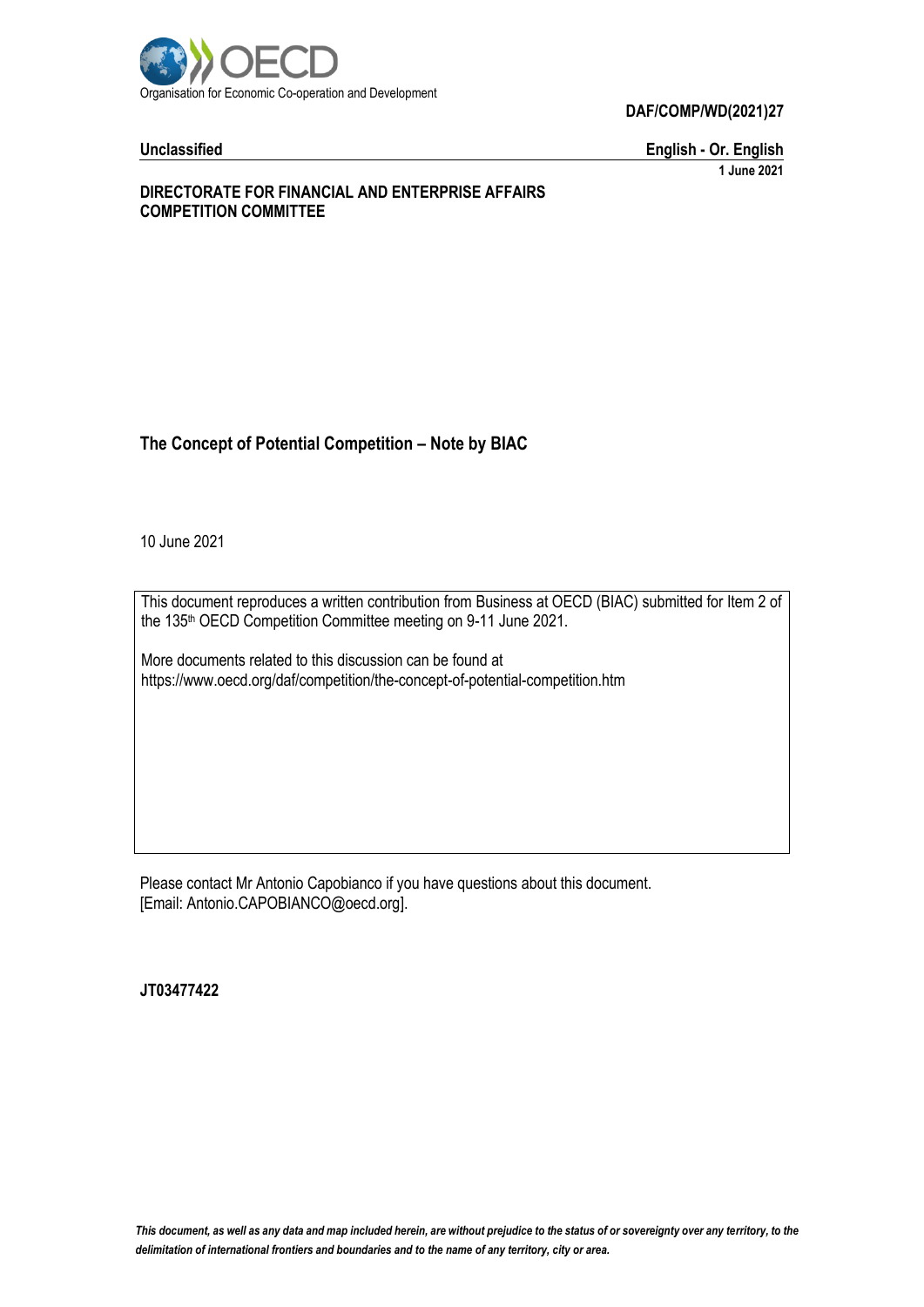# *Business at OECD (BIAC)*

1. *Business at OECD* (BIAC) appreciates the opportunity to make this written contribution to the hearing on potential competition.

## **1. Introduction**

2. The current debate regarding the nature of potential competition, particularly in relation to innovative markets, has gained significant attention. In this submission, certain principles which ought to be considered in the context of "potential competition" are emphasized, such as the importance of retaining objective, evidence-based analysis in assessing the impact of potential competition in merger reviews. It is clear that subjective and speculative assessments have consequences. Before amending evidentiary thresholds or introducing reverse onuses on large firms, there must be credible and compelling legal and economic justifications to do so.

# **2. The Role of Potential Competition**

3. Potential competition, at least as it is generally understood in the context of mergers, tends to refer to the competitive significance of a recent or prospective market entrant. The 2010 *U.S. Horizontal Merger Guidelines*, for example, recognize that:

*A merger between an incumbent and a potential entrant can raise significant competitive concerns. The lessening of competition resulting from such a merger is more likely to be substantial, the larger is the market share of the incumbent, the greater is the competitive significance of the potential entrant, and the greater is the competitive threat posed by this potential entrant relative to others.<sup>1</sup>*

4. The complexities associated with identifying potential competition in digital markets has many commentators, academics and agencies questioning whether it is necessary and justifiable to amend the rules to lower the prosecuting standard.<sup>2</sup> This is most notable in relation to so-called "killer acquisitions," where the theory of harm is that the acquiring entity could eliminate or limit any expansion efforts by the target entity, or "reverse killer acquisitions," where the theory is that the acquirer may mothball its own innovation efforts in favor of the acquired assets. These theories of harm require agencies to project outcomes that are less than probabilistic and further in the future than mergers involving typical "entry" arguments, often in the absence of clear evidence as to the eventual outcome of entry. These concerns have arisen in technology markets as well as several other markets, such as pharmaceuticals and agro-chemicals.

5. One transaction, in the railway sector, seems to typify the debate. Shortly after the European Commission prohibited the Siemens/Alstom transaction in February 2019, the

 $\overline{a}$ 

<sup>&</sup>lt;sup>1</sup> U.S. DEP'T OF JUSTICE & FEDERAL TRADE COMM'N, HORIZONTAL MERGER GUIDELINES  $§$  5.3 (2010), *available at* <https://www.justice.gov/atr/file/810276/download> [hereinafter U.S. HORIZONTAL MERGER GUIDELINES].

<sup>&</sup>lt;sup>2</sup> See John M. Yun, *Potential Competition, Nascent Competitors, and Killer Acquisitions, in GAI*<br>REPORT ON THE DIGITAL ECONOMY (2020), *available at* REPORT ON THE DIGITAL ECONOMY (2020), *available at* [https://gaidigitalreport.com/2020/08/25/killer-acquisitions-and-nascent-competition/.](https://gaidigitalreport.com/2020/08/25/killer-acquisitions-and-nascent-competition/)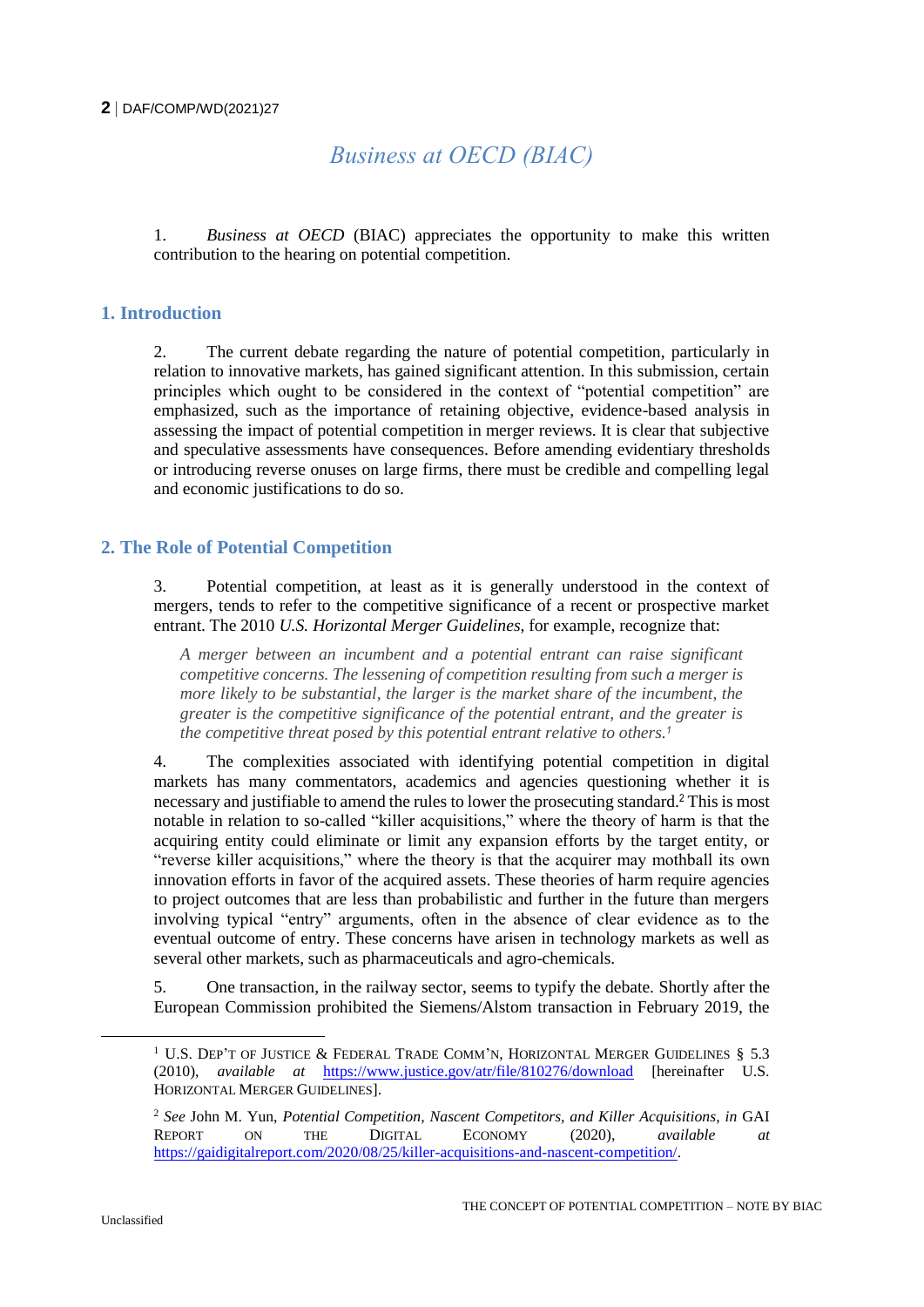French and German governments issued a Manifesto for a European Industrial Policy fit for the 21st Century.<sup>3</sup> In particular, the manifesto sought a revision of the European Commission's approach to transactions to "take greater account of competition at the global level, potential future competition and the time frame when it comes to looking ahead to the development of competition."<sup>4</sup> The criticism leveled against the Commission at the time was that it did not account for the fact that market entry would take place by Chinese stateowned competitors outside the two-year timeframe indicated in the Commission's 2004 Horizontal Merger Guidelines, which states:

*The Commission examines whether entry would be sufficiently swift and sustained to deter or defeat the exercise of market power. What constitutes an appropriate time period depends on the characteristics and dynamics of the market, as well as on the specific capabilities of potential entrants. However, entry is normally only considered timely if it occurs within two years.<sup>5</sup>*

6. Indeed, the *U.S. Horizontal Merger Guidelines* highlight, amongst other things, the importance of timing. In this regard, "[t]he Agencies will not presume that an entrant can have a significant impact on prices before that entrant is ready to provide the relevant product to customers unless there is reliable evidence that anticipated future entry would have such an effect on prices."<sup>6</sup>

7. The parties in Siemens/Alstom were not able to credibly show that potential rivals could influence the competitive strategies of the merging firms. The longer the timeframe, the more speculative arguments about market entry (or not) become and "may lead to a high degree of uncertainty and increase the risk of arbitrary decision-making."<sup>7</sup> Establishing the "swiftness" and "sustainability" criteria in the 2004 EC Guidelines is particularly difficult if potential competitors are outside the jurisdiction of the reviewing authority and do not provide the information required to enable a full assessment.

8. In March 2021, the European Commission adopted guidance to Member State competition authorities (the Article 22 Guidelines) that touches precisely on the points raised by the Franco-German Manifesto.<sup>8</sup> Although the new Article 22 Guidelines relate

 $3 \text{ A Franco-German Manifesto for a European industrial policy fit for the 21<sup>st</sup> Century (Feb. 19, 19).$ 2019), *available at* [https://www.gouvernement.fr/sites/default/files/locale/piece](https://www.gouvernement.fr/sites/default/files/locale/piece-jointe/2019/02/1043_-_a_franco-german_manifesto_for_a_european_industrial_policy_fit_for_the_21st_century.pdf) $iointe/2019/02/1043$  - a franco[german\\_manifesto\\_for\\_a\\_european\\_industrial\\_policy\\_fit\\_for\\_the\\_21st\\_century.pdf.](https://www.gouvernement.fr/sites/default/files/locale/piece-jointe/2019/02/1043_-_a_franco-german_manifesto_for_a_european_industrial_policy_fit_for_the_21st_century.pdf)

<sup>4</sup> *Id*. at 3.

<sup>5</sup> Guidelines on the assessment of horizontal mergers under the Council Regulation on the control of concentrations between undertakings, 2004 O.J. (C 31) 5, ¶ 74 [hereinafter EC Merger Guidelines]. Ex post analysis also suggests that while there may be start-ups who could have "made it on their own," likewise there are significant players who could also loose significant market presence. For instance, in 2008 Nokia was considered the dominant provider in mobile handsets. The market structure has clearly changed. From a policy perspective, it is important to therefore consider not only the likelihood of small start-ups being able to "make it on their own" but also large firms needing to innovate.

<sup>6</sup> U.S. HORIZONTAL MERGER GUIDELINES, *supra* note 1, § 9.1.

<sup>7</sup> Ioannis Lianos, *The Future Of Competition Policy In Europe: Some Reflections On The Interaction Between Industrial Policy And Competition Law* 22 (CLES Policy Paper Series 1/2019, 2019), *available at* [https://papers.ssrn.com/sol3/papers.cfm?abstract\\_id=3383954.](https://papers.ssrn.com/sol3/papers.cfm?abstract_id=3383954)

<sup>8</sup> Commission Guidance on the application of the referral mechanism set out in Article 22 of the Merger Regulation to certain categories of cases, Brussels, C(2021) 1959 final (Mar. 26, 2021), *available at*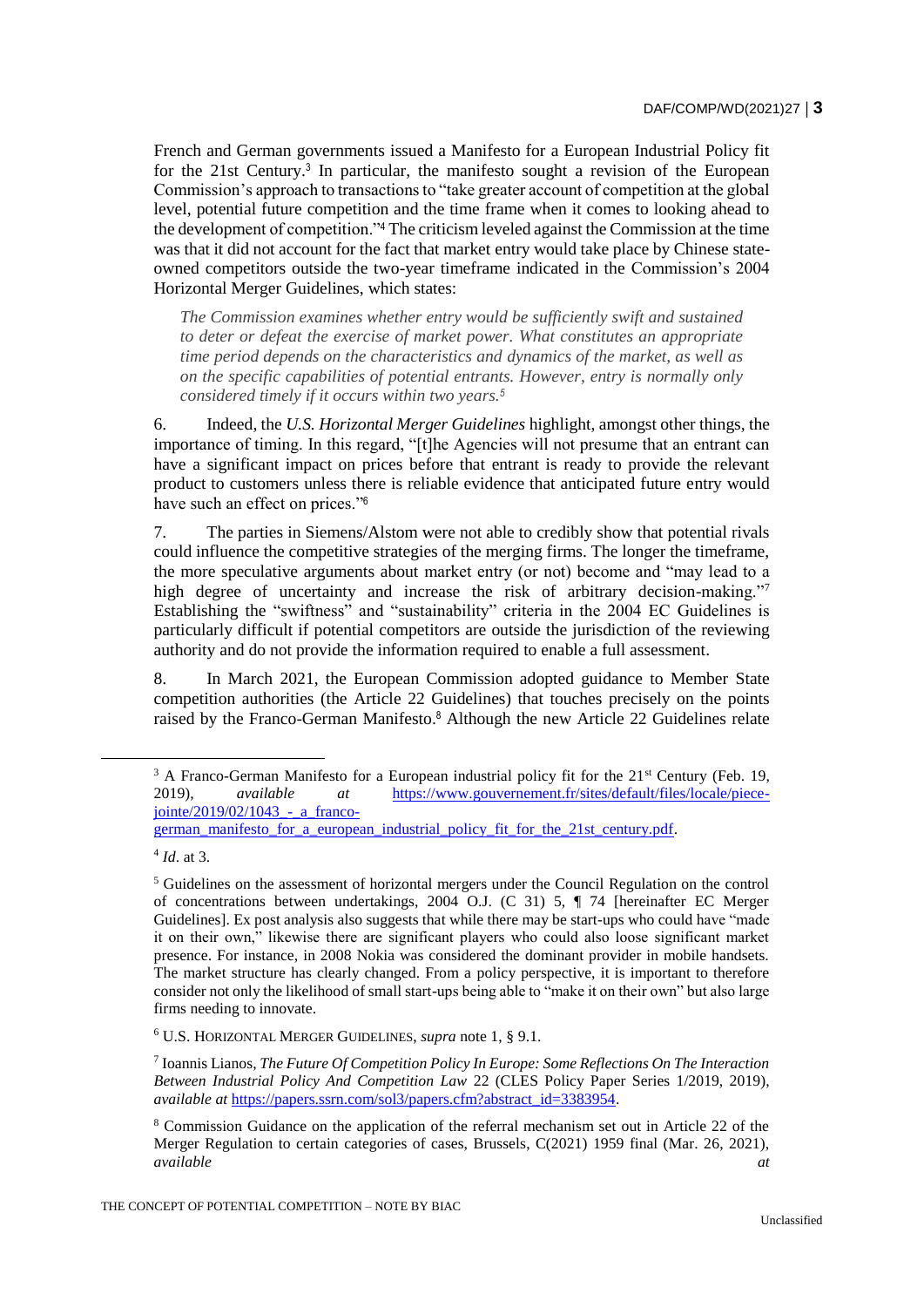only to the European Union's particular procedure that allows Member State agencies to refer transactions to the Commission for review, these new Guidelines provide further thoughts on "actual or potential important competitive force" going further than the Commission's 2004 Horizontal Merger Guidelines.<sup>9</sup> The new Article 22 Guidelines consider that a merger could eliminate a future competitive force e.g. where the target as:

*(1) a start-up or recent entrant with significant competitive potential that has yet to develop or implement a business model generating significant revenues (or is still in the initial phase of implementing such business model); (2) is an important innovator or is conducting potentially important research; (3) is an actual or potential important competitive force; (4) has access to competitively significant assets (such as for instance raw materials, infrastructure, data or intellectual property rights); and/or (5) provides products or services that are key inputs/components for other industries. In its assessment, the Commission may also take into account whether the value of the consideration received by the seller is particularly high compared to the current turnover of the target.<sup>10</sup>*

9. The notions expressed of "significant competitive potential," actual or potential important competitive force, as well as reference to significant revenues, importance of innovation or research, significant assets or key inputs/components for other industries are very broad. Naturally, the greater the agency's discretion in any merger control analysis (notably if not accompanied by clear analytical framework) the lower the legal certainty will be for companies that wish to assess potential investments. For legal certainty to be ensured, nascent competition must be more than merely possible but probable and, importantly, provable to a credible standard of proof. While acknowledging that one cannot remove subjectivity or discretion entirely, it is imperative that competition law rules are developed and enforced in an objective and evidence-based manner. The law must remain clear, certain and capable of being transparently applied. Good competition law principles require a transparent and economically sound structural approach to analyzing the effects of mergers. This well-established principle is expressly recognized in case law<sup>11</sup> and is contained in several enforcement guidelines including guidelines published by the European Commission as recently as 2018 which states "*defining the relevant market is of fundamental importance as effective competition can only be assessed against this definition.*" 12

<sup>10</sup> Article 22 Guidelines, *supra* note 8, ¶ 19.

<sup>11</sup> *See* Continental Can v. Comm'n, 1973 E.C.R. 215, ¶ 32 ("[T]he definition of the relevant market is of essential significance for the possibilities of competition can only be judged in relation to those characteristics of the products in question by virtue of which those products are particularly apt to satisfy an inelastic need and are only to a limited extent interchangeable with other products.").

 $12$  Guidelines on market analysis and the assessment of significant market power under the EU regulatory framework for electronic communications networks and services, 2018 O.J. (C 159) 1, ¶ 24 (emphasis added).

 $\overline{a}$ 

[https://ec.europa.eu/competition/consultations/2021\\_merger\\_control/guidance\\_article\\_22\\_referrals](https://ec.europa.eu/competition/consultations/2021_merger_control/guidance_article_22_referrals.pdf) [.pdf](https://ec.europa.eu/competition/consultations/2021_merger_control/guidance_article_22_referrals.pdf) [hereinafter Article 22 Guidelines].

<sup>&</sup>lt;sup>9</sup> *Id.*, **[** 19. The 2004 Horizontal Merger Guidelines contains comparatively little guidance on potential competition, referring to recent entrants, innovators that merge their "pipeline" of products or a short reference to a firm with a relatively small market share potentially being an important competitive force if it has promising pipeline products. EC Merger Guidelines, *supra* note 5, ¶¶ 37- 38.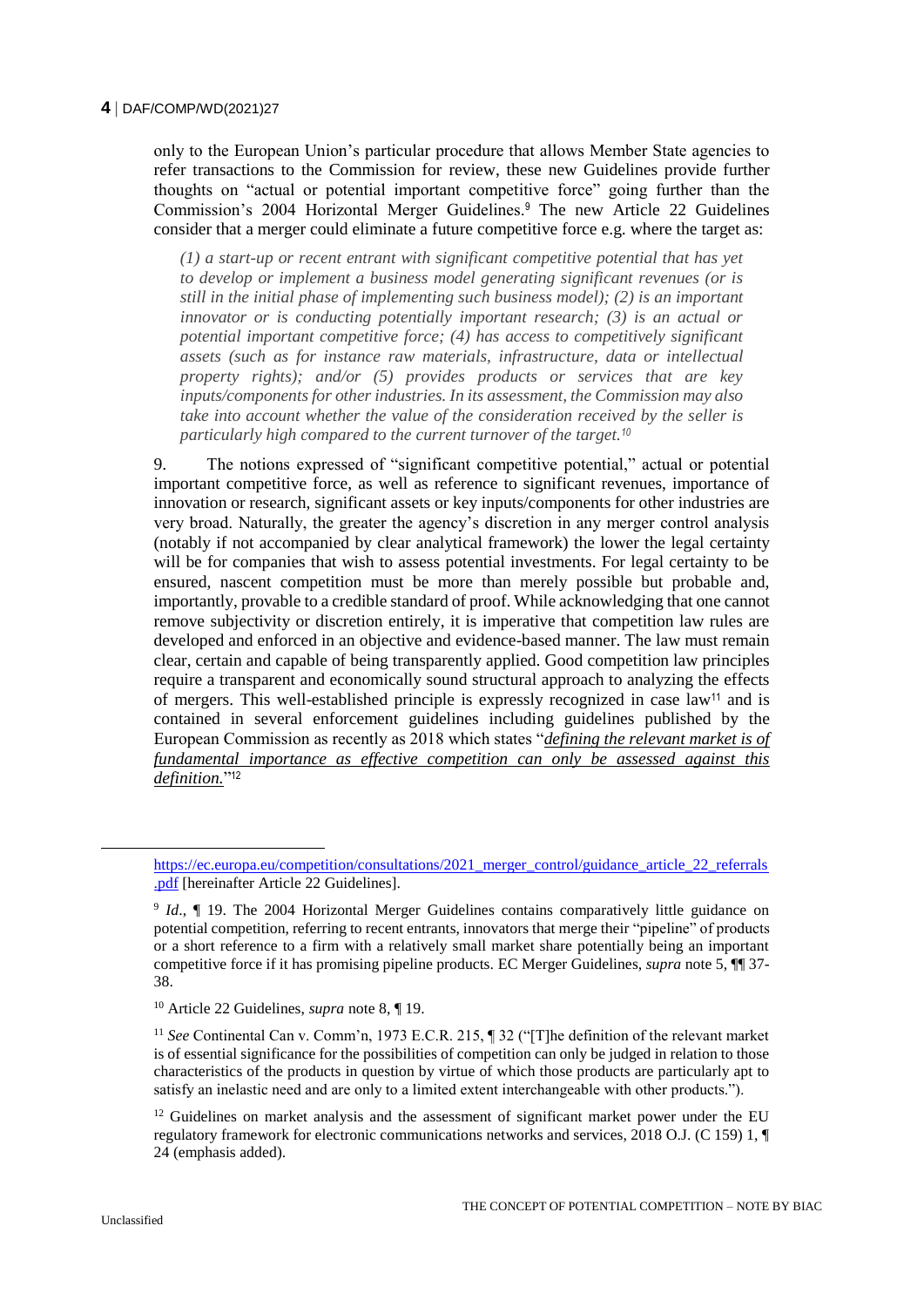10. Although a member state may make an assessment of the affected market prior to a referral, the new Article 22 Guidelines appear to side-step the quintessential principle in competition analysis of having to first define the relevant product and geographic market. The same can be said with respect to the recent joint statement of the Competition and Markets Authority (CMA), Australia Competition and Consumer Commission (ACCC) and Bundeskartellamt (Joint Statement).<sup>13</sup> The Joint Statement refers to agencies being required to "increasingly review[] mergers in dynamic and fast-paced markets. These mergers can involve hundreds of products or services in related markets, as well as products and services in earlier research and development stages."<sup>14</sup> The Joint Statement proposes that structural rather than behavioral remedies should be preferred in light of the "increasing complexity of dynamic markets and the need to under-take forward looking assessments."<sup>15</sup> The Joint Statement is silent on whether reference to the "market" includes specifically defining the "relevant market". We note that assessing "market power" in the absence of defining "relevant markets" would represent a serious departure from established and accepted norms of competition analysis and could introduce a risk of conjecture in the assessment of potential competition.

11. Certain members of the international competition community have discussed a range of reforms which will ensure the onus is placed on large tech companies to demonstrate the efficiencies which arise from a merger (including vertical and conglomerate mergers).<sup>16</sup> Significant reforms such as lowering the standard of proof or reversing the burden of proof should only be considered where the economic evidence clearly supports such a significant change in the rights of the parties and where such changes are likely to lead to more predictable and objective outcomes. Otherwise, there is a material risk that decisions will be based on perception, bias, or other factors divorced from sound economic analysis.

12. The U.S. Congress' 2020 House Majority Report suggests that agencies do not need to know if the "potential or nascent competitor would have been a successful entrant in a but-for world" but that the mere existence isolates them from acquisition (even if acquisition is their exit strategy).<sup>17</sup> The House Majority Report also suggests codifying a presumption against acquisitions of start-ups by dominant firms, including those operating in adjacent or related markets (which appear to be a naked cap on growth) without considering the pro-competitive nature of transactions or the rights of the parties to freely choose their business partners. Mergers involving large or dominant companies need to be carefully reviewed to ensure that such mergers would not harm competition or consumers. This typically requires a case-by-case approach. Mergers may often be pro-competitive,

<sup>15</sup> *Id*.

<sup>&</sup>lt;sup>13</sup> Competition & Mkts. Auth., Bundeskartellamt & Austl. Competition & Consumer Comm'n, Joint Statement on Merger Control Enforcement (Apr. 20, 2021), *available at* [https://www.gov.uk/government/publications/joint-statement-by-the-competition-and-markets](https://www.gov.uk/government/publications/joint-statement-by-the-competition-and-markets-authority-bundeskartellamt-and-australian-competition-and-consumer-commission-on-merger-control/joint-statement-on-merger-control-enforcement)[authority-bundeskartellamt-and-australian-competition-and-consumer-commission-on-merger](https://www.gov.uk/government/publications/joint-statement-by-the-competition-and-markets-authority-bundeskartellamt-and-australian-competition-and-consumer-commission-on-merger-control/joint-statement-on-merger-control-enforcement)[control/joint-statement-on-merger-control-enforcement.](https://www.gov.uk/government/publications/joint-statement-by-the-competition-and-markets-authority-bundeskartellamt-and-australian-competition-and-consumer-commission-on-merger-control/joint-statement-on-merger-control-enforcement)

<sup>14</sup> *Id*.

<sup>16</sup> *See* Cristina Caffarra, Gregory Crawford & Tommaso Valletti, '*How tech rolls': Potential competition and 'reverse' killer acquisitions*, VOXEU (May 11, 2020), *available at* [https://voxeu.org/content/how-tech-rolls-potential-competition-and-reverse-killer-acquisitions.](https://voxeu.org/content/how-tech-rolls-potential-competition-and-reverse-killer-acquisitions)

<sup>&</sup>lt;sup>17</sup> Majority Staff of H. Comm. on Judiciary, Subcomm. on Antitrust, Commercial & Admin. Law, Rep. on Investigation of Competition in Digital Markets 394 (Oct. 4, 2020), [https://judiciary.house.gov/uploadedfiles/competition\\_in\\_digital\\_markets.pdf](https://judiciary.house.gov/uploadedfiles/competition_in_digital_markets.pdf) [hereinafter House Majority Report].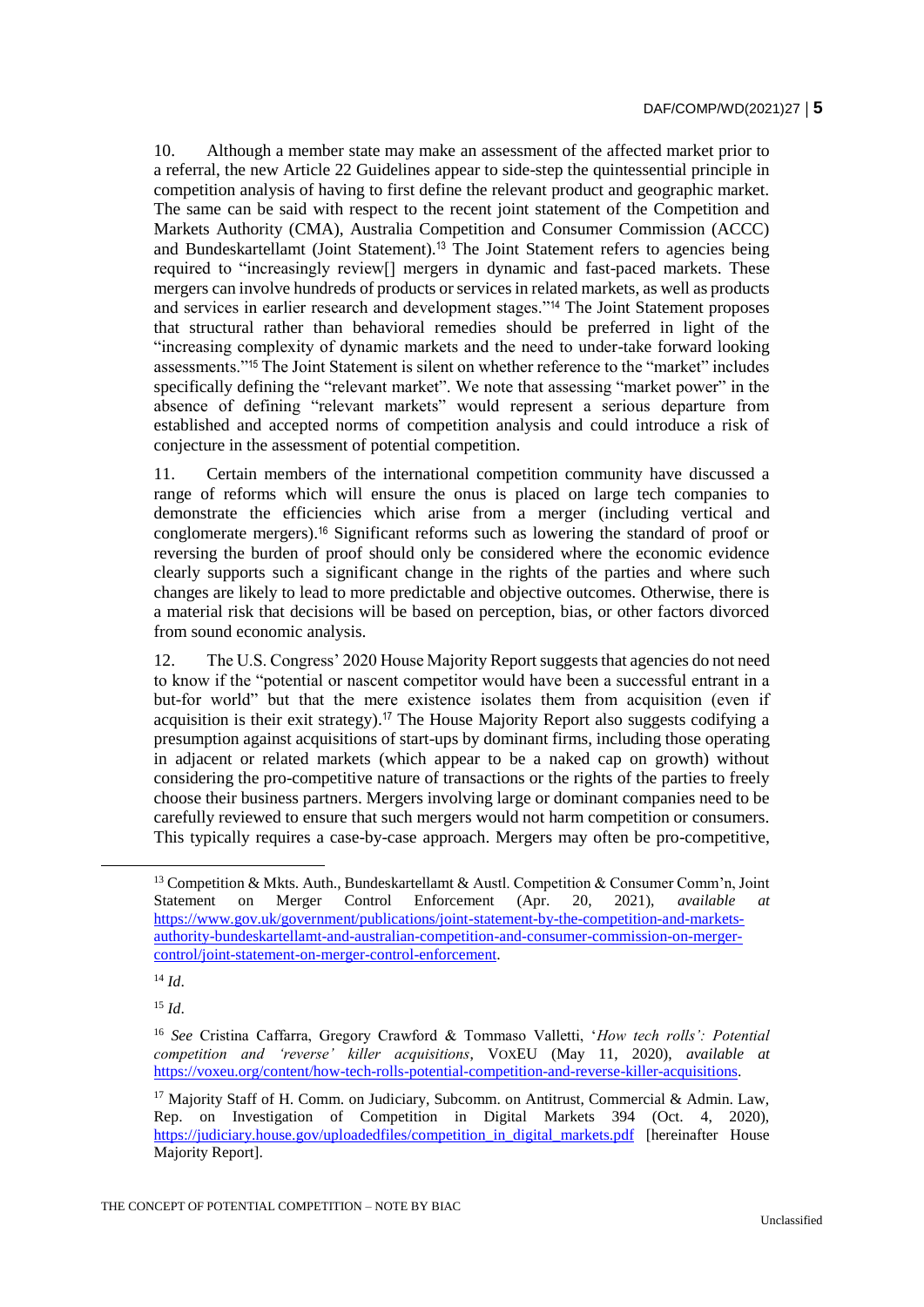even those involving large or dominant companies, and hence legislative reforms operating on the basis of wholesale prohibitions that dispense with a case-by-case competitive effect assessment lack economic foundation and put at risk potentially beneficial mergers. In our view, given the adoption by virtually every OECD member state of merger guidelines that apply decades of sound economic logic, there is clearly a balance to be struck between static market analysis and blanket prohibitions based on wholesale presumptions that "big is bad." This balance is best struck using a case-by-case, economically sound, evidencebased, competitive effects approach. Where such an analysis demonstrates that a merger of a potential competitor is competitively harmful, then the merger should be challenged and blocked.

13. Cremer et al. point out that broadening the concept of potential competition might significantly increase the number of possible competitors and therefore the assessment of market power of the acquirer. "It may then be difficult to show that the number of other potential competitors remaining in the market after the merger would not exert sufficient competitive pressure in the future."<sup>18</sup> The result of a broadened concept of potential competition "could be more 'false negatives' instead of fewer."<sup>19</sup> The problem remains an evidentiary one; the proof required to demonstrate that a start-up intends to enter the acquirer's core market may be difficult to obtain or verify.<sup>20</sup>

14. It should not be controversial to say that concerns that are unsupported by evidence should not be the basis for decision-making. While it may be politically attractive to suggest that authorities be more confident in taking speculative decisions, the impact on the investment climate should not be ignored. Merger regimes where risks are harder to assess will affect investment decisions. Investment capital will tend to flow to those jurisdictions where business and legal certainty is higher. Divergent approaches to the assessment of potential competition in digital markets may well also increase the risk of forum shopping as new start-ups might prefer to establish themselves in jurisdictions where a potential acquisition is less likely to be scrutinized against subjective standards.

15. Digital markets are complex and dynamic, but this seems to motivate agencies to be better equipped in understanding digital markets rather than lowering the prosecutorial standards, such as by introducing reverse presumptions. Mergers cannot, irrespective of the evidentiary standards, be accurately and consistently reviewed if the relevant markets are not understood. Accordingly, any response to concerns in merger analysis should be evidence based, procedurally transparent, and proportionate to the identified harm to competition.

16. While this paper does not focus specifically on digital markets, in the context of whether reverse onus or anti-competitive presumptions are being contemplated, the following questions, inter alia, are important and should be central to the debate as to whether the rules need to change:

<sup>18</sup> Jacques Crémer, Yves-Alexandre de Montjoye & Heike Schweitzer, *Competition Policy for the Digital Era: Final Report* 119 (2019), *available at* [https://ec.europa.eu/competition/publications/reports/kd0419345enn.pdf.](https://ec.europa.eu/competition/publications/reports/kd0419345enn.pdf)

<sup>19</sup> *Id*. at 119.

 $20$  Many start-ups may have high hopes and prospects of being successful. Establishing a degree of probability that would give rise to concerns about whether the start-up would in fact achieve such ambitions (absent the acquisition by a well-resourced acquiring entity) is difficult to quantify. Economically, one way to consider this is to consider what percentage the start-up has of being successful (absent a merger) and then apply that same percentage to all possible pro-competitive consequences that may have come about as a result of the merger.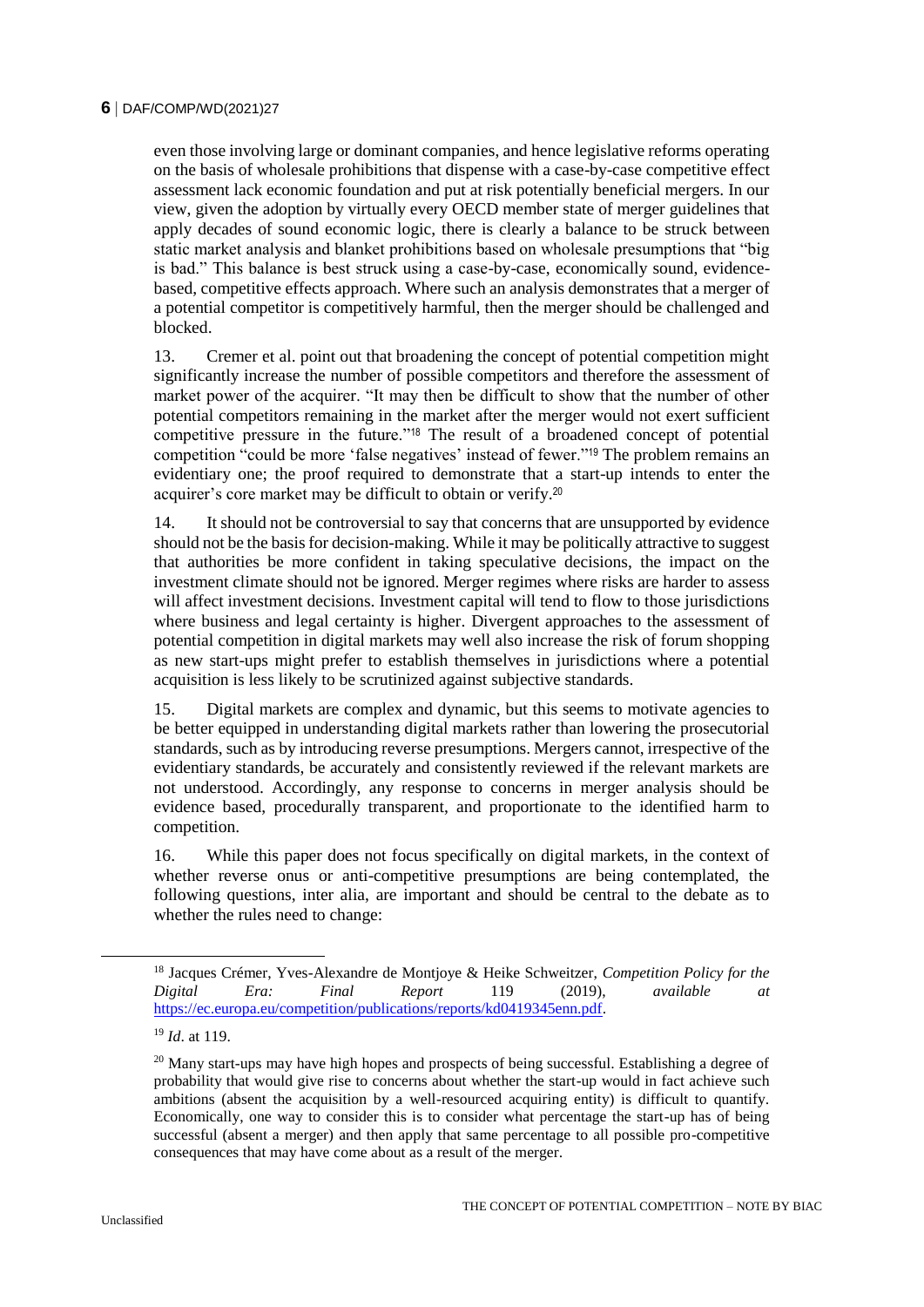- Whether acquisitions of products which are at an early stage of development could accelerate or decelerate the time it takes to get that product to market and the quality of the product to be delivered to the market.
- Whether there are reasons that "buying" rather than "building" is an efficient or inefficient strategy.
- Whether the merger might increase or decrease innovation incentives by altering either appropriability or innovation efficiencies.<sup>21</sup>
- Whether the incentives to innovate will be altered if "potential competitors" are no longer able to be acquired.
- Whether the relevant product or service market has been static or dynamic.

17. Accordingly, while we recognize that competition law enforcement is not static and that market structures and dynamics may require a re-think of how competition law is framed and developed, competition laws have typically been developed or applied differently when there is clear and overwhelming economic evidence which justifies a departure from the status quo.

18. Whether there is sufficient analysis and evidence to conclude that competition agencies are persistently making type II errors (i.e. approving anti-competitive mergers) which justifies a departure from traditional evidentiary standards is not apparent.<sup>22</sup> Notably, the Report of the Digital Competition Expert Panel states that "the majority of acquisitions by large digital companies are likely to be either benign or beneficial for consumers, though a minority may not be", and that "[t]here is no need to shift away from [the current, mainstream framework for competition], or implement a blanket presumption against digital mergers, many of which may benefit consumers" and that "[a] presumption against all acquisitions by large digital companies is not a proportionate response to the challenges posed by the digital economy."<sup>23</sup>

19. In assessing whether a merger is likely to harm competition, it is vital that there remains an objective, and economically defensible standard against which to evaluate the evidence and form a decision on a case-by-case basis. Digital markets may present new and complex theories of harm which may justify increased scrutiny, but that increased scrutiny should be viewed rather as a screening exercise to identify which mergers the

<sup>21</sup> *See* Yun, *supra* note 2 (providing a useful perspective on these points). Additionally, COVID-19 has demonstrated that collaboration can be good for innovation. *See* Mukhisa Kituyi, *COVID-19: Collaboration is the engine of global science – especially for developing countries,* WORLD ECON. FORUM (May 15, 2020), *available at* [https://www.weforum.org/agenda/2020/05/global-science](https://www.weforum.org/agenda/2020/05/global-science-collaboration-open-source-covid-19/)[collaboration-open-source-covid-19/.](https://www.weforum.org/agenda/2020/05/global-science-collaboration-open-source-covid-19/) *See also* Press Release, South African Competition Comm'n, Competition Commission Publishes Final Report Of Its Covid-19 Impact Study 1 (Apr. 25, 2021), *available at* [http://www.compcom.co.za/wp-content/uploads/2021/04/COMPETITION-](http://www.compcom.co.za/wp-content/uploads/2021/04/COMPETITION-COMMISSION-PUBLISHES-FINAL-REPORT-OF-ITS-COVID-19-IMPACT-STUDY-1.pdf)[COMMISSION-PUBLISHES-FINAL-REPORT-OF-ITS-COVID-19-IMPACT-STUDY-1.pdf](http://www.compcom.co.za/wp-content/uploads/2021/04/COMPETITION-COMMISSION-PUBLISHES-FINAL-REPORT-OF-ITS-COVID-19-IMPACT-STUDY-1.pdf) (noting that the block exemptions which were granted to industries to ease the burden of the pandemic had an overall positive effect and that "[t]hese block exemptions allowed market players to collaborate and coordinate their response to the crisis to mitigate the negative economic and social impact of the crisis.").

<sup>22</sup> *See* Yun, *supra* note 2 (providing a useful perspective on these points).

<sup>&</sup>lt;sup>23</sup> Unlocking Digital Competition, Report of the Digital Competition Expert Panel 12, 101 (Mar. 2019), *available at* [https://assets.publishing.service.gov.uk/government/uploads/system/uploads/attachment\\_data/file/](https://assets.publishing.service.gov.uk/government/uploads/system/uploads/attachment_data/file/785547/unlocking_digital_competition_furman_review_web.pdf) [785547/unlocking\\_digital\\_competition\\_furman\\_review\\_web.pdf](https://assets.publishing.service.gov.uk/government/uploads/system/uploads/attachment_data/file/785547/unlocking_digital_competition_furman_review_web.pdf)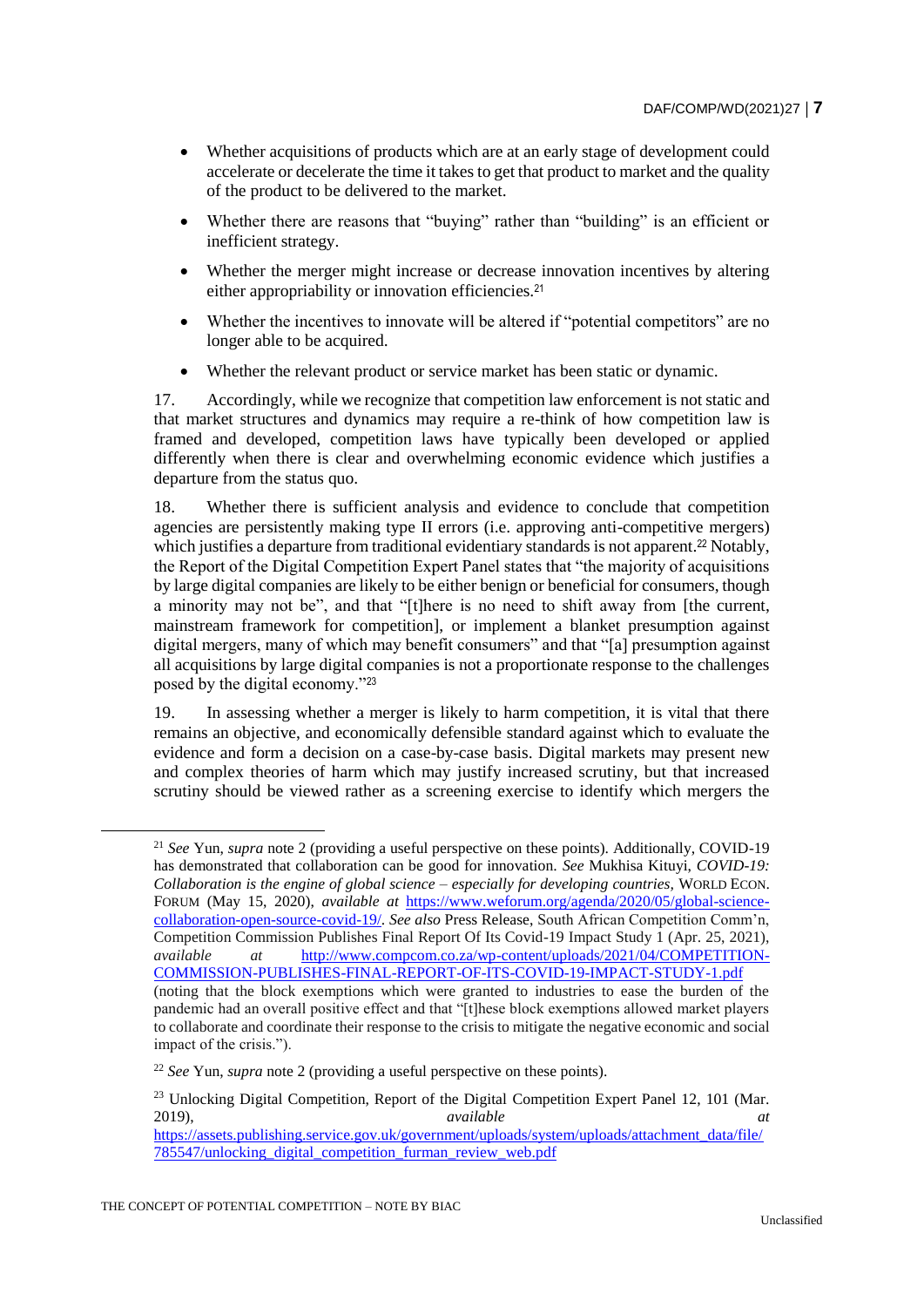agencies should dedicate additional resources to investigate as opposed to introducing anticompetitive presumptions—at least without compelling evidence that agencies are not able, under existing and traditional rules, to identify and remedy *ex ante* mergers which may have a credible risk to consumer welfare.

20. In assessing potential competition in merger review, there are certain overarching guiding criteria which ought to be followed such as:

- As BIAC noted previously, "the observable competitive relationship between the parties should be a starting point for evaluating the potential for competitive concern. Thus, the initial consideration should be to evaluate whether the nascent competitor currently sits in a horizontal, vertical or adjacent relationship to the acquirer."<sup>24</sup> Against this historical backdrop, potential competition has proven a concern more often in horizontal mergers.
- The extent to which the "potential competitor" is unique (owing to some form of superior intellectual property or other assets/advantages). The Cremer Report suggested "high growth" products might justify attracting greater anti-trust scrutiny.<sup>25</sup>

# **3. Potential Competition and Unilateral Conduct Enforcement**

21. Certain jurisdictions have developed legislation in order to protect a specific class of competitors (such as small or previously disadvantaged firms) in order to promote their participation in the market.<sup>26</sup> It is in this context that "potential competition" also features although there are inherent industrial policy objectives underpinning the amendments.

*Business at OECD* therefore believes that when reviewing vertical mergers in this sector, competition authorities should (i) recognize the significant efficiencies reflected by vertical mergers; (ii) employ a traditional competitive effects analysis, including focusing on theories of harm based on either input or customer foreclosure ; (iii) carefully consider remedies to ensure significant efficiencies are achieved and the remedies do not distort the relevant market, for example, by preventing the merged entity from entering into certain types of contracts that may be beneficial to suppliers or customers; and (iv) not try to achieve other public policy goals through merger review.

 $\overline{a}$ 

<sup>24</sup> OECD, Start-ups, Killer Acquisitions and Merger Control –Note by BIAC, DAF/COMP/WD(2020)29, ¶ 13 (June 4, 2020), *available at* [https://www.oecd.org/officialdocuments/publicdisplaydocumentpdf/?cote=DAF/COMP/WD\(2020](https://www.oecd.org/officialdocuments/publicdisplaydocumentpdf/?cote=DAF/COMP/WD(2020)29&docLang%20uage=En) [\)29&docLang uage=En.](https://www.oecd.org/officialdocuments/publicdisplaydocumentpdf/?cote=DAF/COMP/WD(2020)29&docLang%20uage=En) *See also* OECD, Vertical Mergers in the Technology, Media and Telecom Sector–Note by BIAC, DAF/COMP/WD(2019)73, ¶¶ 2-3 (June 4, 2019), *available at* https://www.oecd.org/officialdocuments/publicdisplaydocumentpdf/?cote=DAF/COMP/WD(2019 )73&docLanguage=En

There is a general consensus that vertical mergers result in significant efficiencies and should be presumptively viewed as beneficial to competition. Vertical mergers combine firms that produce complements and thus generally incentivize the merged firm to reduce prices, expand output and increase investment. This is also the case with vertical mergers in the technology, media and telecom sector, which are subject to continuing and rapid technological change that blurs the lines between traditional levels of the supply chain.

<sup>25</sup> Crémer et al, *supra* note 18, at 116.

<sup>26</sup> *See, e.g.*, South Africa's amended price discrimination provisions which have prohibited volumebased rebates per se, if it leads to a pricing differential which impedes the ability of the designated class of competitors to compete. This is regardless of whether volume-based rebates are linked to clear efficiencies and/or whether suppliers are ultimately engaging in consumer welfare enhancing.